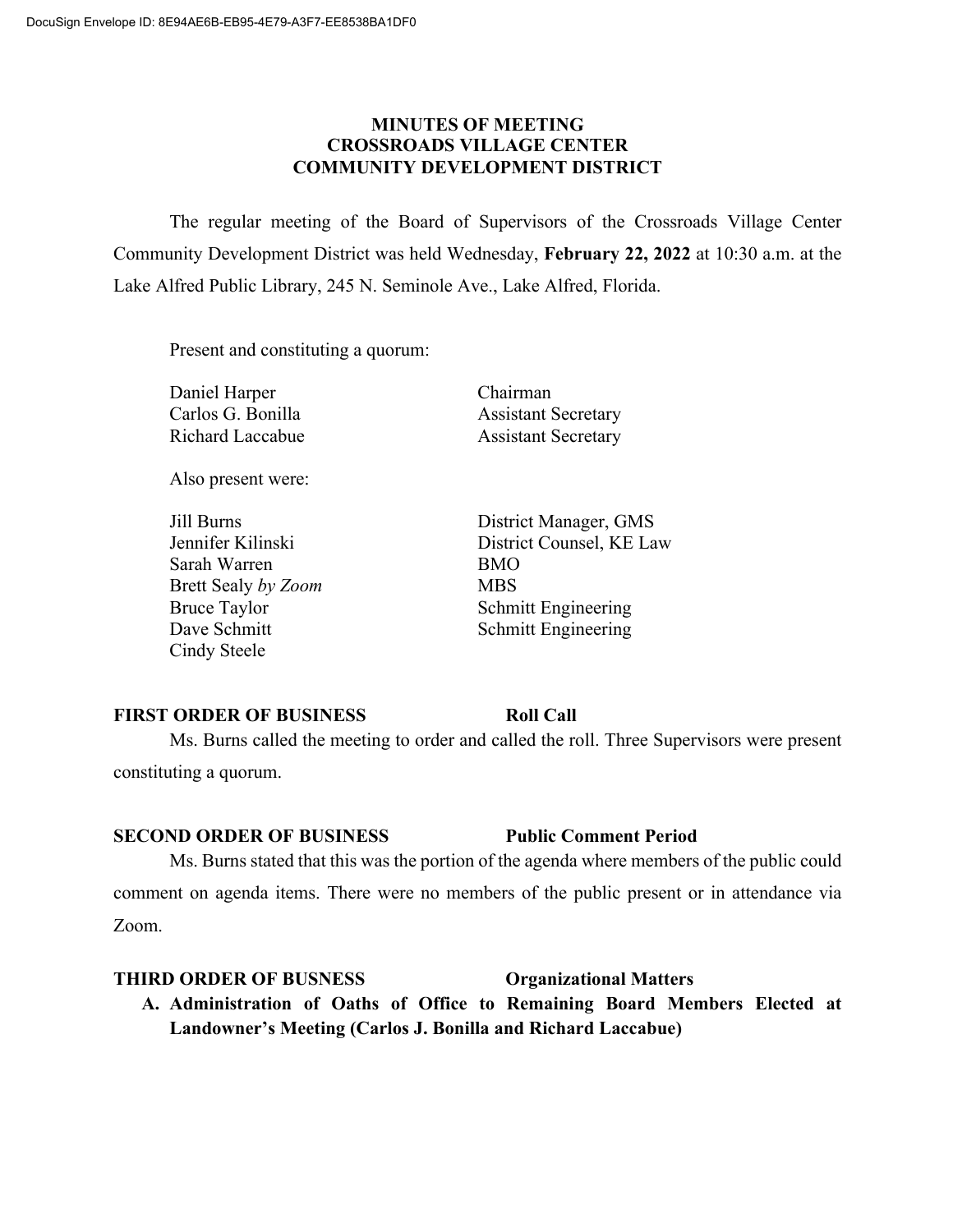Ms. Burns stated the remaining Board members who were not present at the last Board meeting will be sworn into office at this time. Supervisors Bonilla and Laccabue were sworn in prior to the meeting.

# **FOURTH ORDER OF BUSINESS Approval of Minutes of the January 25, 2022 Board of Supervisors Meeting**

Ms. Burns presented the minutes from the January 25, 2022 Board of Supervisors meeting and asked from any comments or corrections from the Board. There being none, she asked for a motion of approval.

> On MOTION by Mr. Harper, seconded by Mr. Laccabue, with all in favor, the Minutes of the January 25, 2022 Board of Supervisors Meeting, were approved.

# **FIFTH ORDER OF BUSINESS Consideration of Resolution 2022-34 Re-Setting the Public Hearing on the Adoption of the Rules of Procedure for the District**

Ms. Burns suggested the hearing date be set for April the  $26<sup>th</sup>$  at 10:30 a.m. at the current meeting location to meet the 30-day notice requirement.

> On MOTION by Mr. Harper, seconded by Mr. Laccabue, with all in favor, Resolution 2022-34 Re-Setting the Public Hearing on the Adoption of the Rules of Procedure for the District for April  $26<sup>th</sup>$ , 2022, was approved.

**SIXTH ORDER OF BUSINESS Consideration of Resolution 2022-11 Setting Date of Public Hearing Expressing the District's Intent to Utilize the Uniform Method of Levying, Collecting, and Enforcing Non-Ad Valorem Assessments in accordance with Section 197.3632, Florida Statutes**

Ms. Burns suggested the date of April  $26<sup>th</sup>$  at the regularly scheduled Board of Supervisors meeting date and location. This is the process allowing the district to collect the assessments on the Polk County tax bill when they are ready for collection.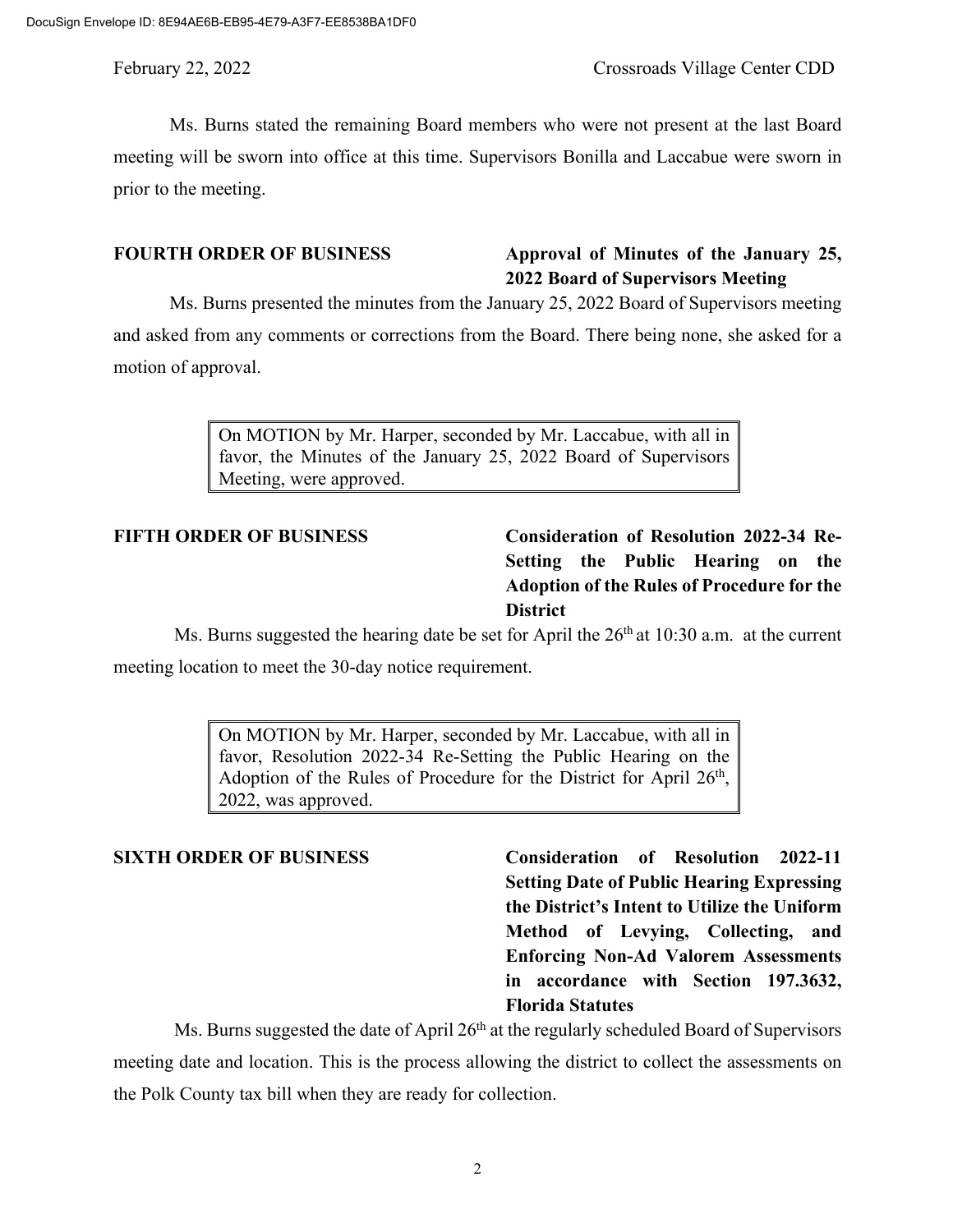On MOTION by Mr. Harper, seconded by Mr. Bonilla, with all in favor, Resolution 2022-11 Setting Date of Public Hearing Expressing the District's Intent to Utilize the Uniform Method of Levying, Collecting, and Enforcing Non-Ad Valorem Assessments in Accordance with Section 197.3632, Florida Statutes, was approved.

# **SEVENTH ORDER OF BUSINESS Financing Matters**

**A. Consideration of Engineer's Report**

Ms. Burns reported that the engineers were joining the meeting via Zoom call and Mr. Taylor gave a brief overview of the engineer's report for the Board. They added a breakdown of the total development schedule which can be found in the report provided in the agenda package.

> On MOTION by Mr. Harper, seconded by Mr. Bonilla, with all in favor, the Engineer's Report, was approved.

# **B. Consideration of Assessment Methodology**

Ms. Burns stated that the assessment methodology is provided in the agenda package for the Boards review and gave a brief overview. This provide for an assessment methodology that allocates debt to be incurred by the District to benefitting properties within the boundary of the District. Table 1 shows the development program consisting of 106 townhome units, 180 assisted living units, 260 hotel units, 111 single family units, and 314.76 assessable units for commercial use. Table 2 shows the capital improvements cost estimates totaling \$72,863,584.00. Table 3 shows a bond sizing of \$93 million. Table 4 shows the improvement cost per unit for each product type. Table 5 shows the par debt per unit. Table 6 shows net and gross annual debt assessments per unit. Table 7 shows a preliminary assessment roll which allocates the debt per acre to all the parcels in the community. There being no questions from the Board, Ms. Burns asked for a motion of approval.

> On MOTION by Mr. Harper, seconded by Mr. Bonilla, with all in favor, the Assessment Methodology, was approved.

**C. Consideration of Resolution 2022-27 Declaring Special Assessments and Approval of Assessment Methodology**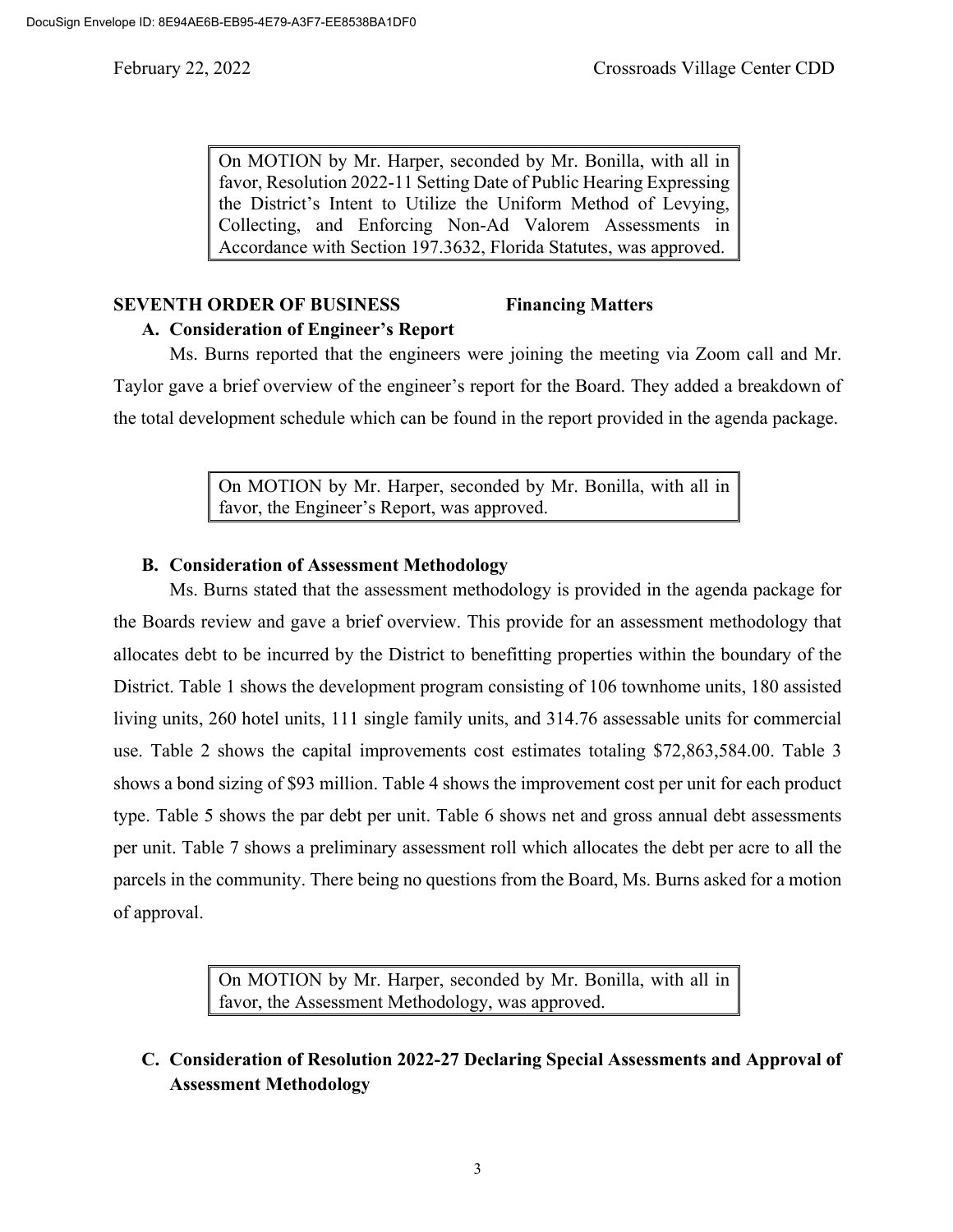Ms. Burns noted that the resolution is included in the agenda package and stated that there are several findings in the resolution that include the assessments being fairly and reasonably apportioned across the product types, that the assessments provide a benefit to all the parcels within the community and sets a public hearing on the assessments for April  $26<sup>th</sup>$  at the regularly scheduled Board of Supervisor's meeting. The public hearing will also outline the costs in the engineer's report while adopting the engineer's report and master assessment methodology. This is the first step in that process and staff will send direct mailed and published notice to all landowners on record within the District.

> On MOTION by Mr. Harper, seconded by Mr. Bonilla, with all in favor, Resolution 2022-27 Declaring Special Assessments and Approval of Assessment Methodology, was approved.

# **EIGHTH ORDER OF BUSINESS Consideration of Interlocal Agreement with the City of Lake Alfred for Record Storage**

Ms. Burns stated that they are required to keep a slate of documents in the county where the district resides. This is the agreement provided by the city of Lake Alfred with a minimal cost association of \$600 per year for records storage.

> On MOTION by Mr. Harper, seconded by Mr. Bonilla, with all in favor, the Interlocal Agreement with the City of Lake Alfred for Record Storage, was approved.

# **NINTH ORDER OF BUSINESS Consideration of Resolution 2022-22 Selecting District Records Office Within Polk County**

Ms. Burns noted that the records office will be set at 155 East Pomelo St.

On MOTION by Mr. Harper, seconded by Mr. Bonilla, with all in favor, Resolution 2022-22 Selecting District Records Office Within Polk County, was approved.

# **TENTH ORDER OF BUSINESS Consideration of Resolution 2022-23 Designating the Primary Administrative**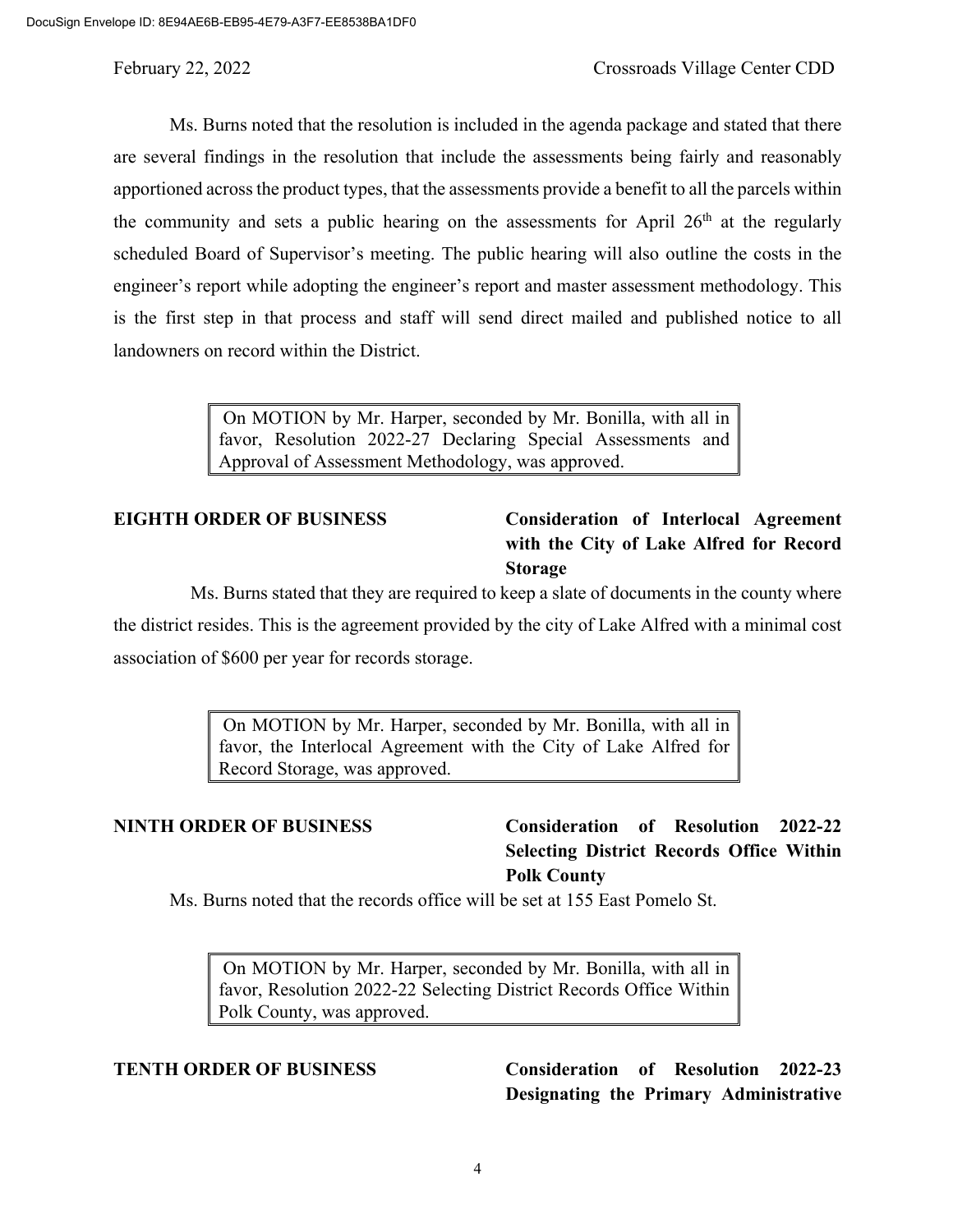## **Office and Principal Headquarters of the District**

Ms. Burns stated the primary administrative office will be the GMS office located in Orlando 219 East Livingston St. The principal headquarters for establishing a proper venue in Polk County is 155 East Pomelo Street.

> On MOTION by Mr. Harper, seconded by Mr. Bonilla, with all in favor, Resolution 2022-23 Designation the Primary Administrative Office and Principal Headquarters of the District, was approved.

# **ELEVENTH ORDER OF BUSINESS Consideration of Resolution 2022-36 Directing Chairman and District Staff to File a Petition Amending District Boundaries**

Ms. Burns noted that due to conversations with staff and the Chair they will not be moving forward with the boundary amendment. The District was seeking to add a half-acre parcel for the reason of installing an offsite traffic signal, but it was determined that they can fund improvements outside the boundary of the District allowing the District to be able to install the traffic signal without actually having to include the parcel within the boundary.

# **TWELTH ORDER OF BUSINESS Consideration of Boundary Amendment Funding Agreement**

This item was removed from consideration.

## **THIRTEENTH ORDER OF BUSINESS Staff Reports**

### **A. Attorney**

Ms. Kilinski and had nothing further for the Board.

**B. Engineer**

There being none, the next item followed.

## **C. District Manager's Report**

Ms. Burns had nothing further to report for the Board.

### **FOURTEENTH ORDER OF BUSINESS Other Business**